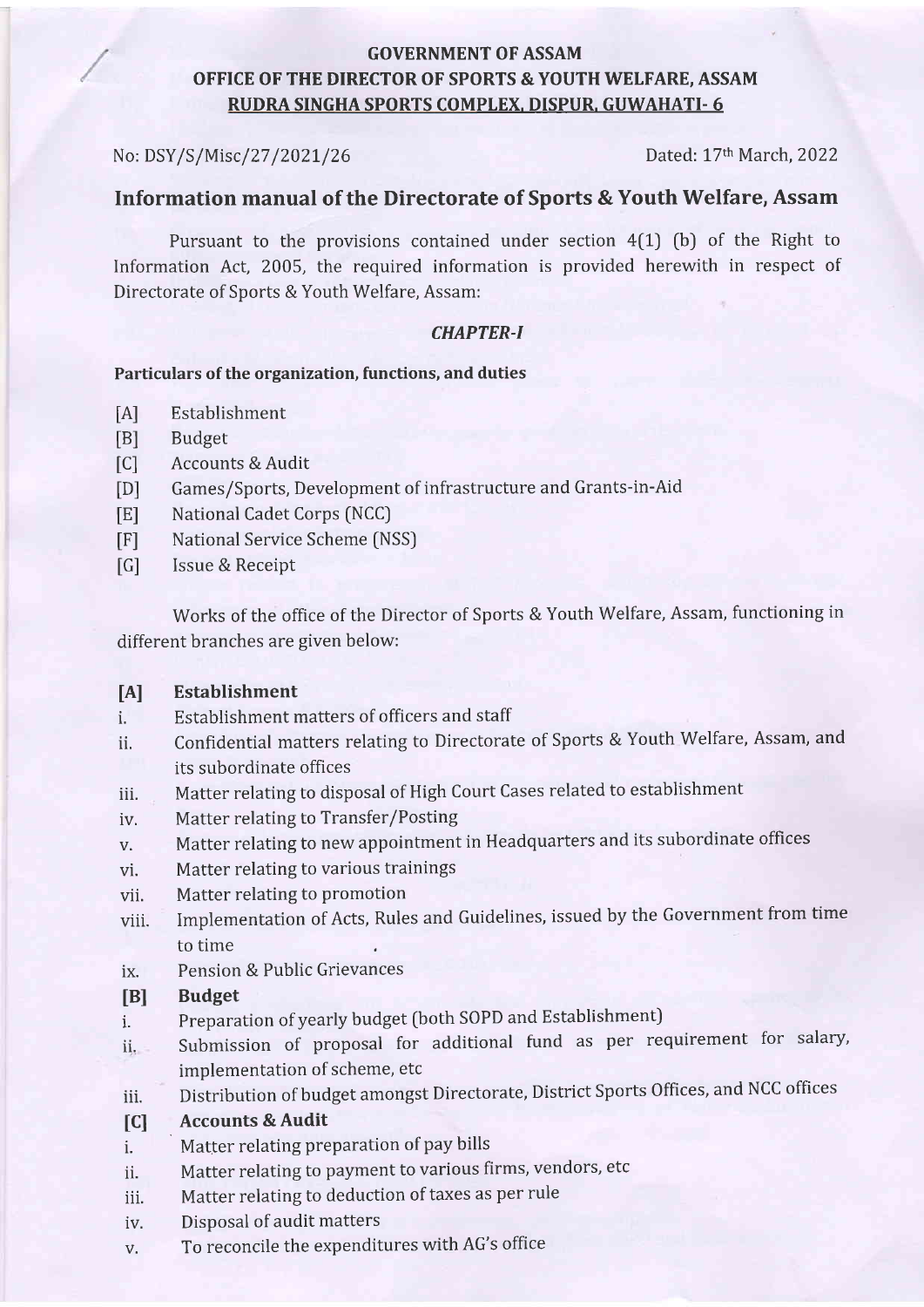- 'vi. Maintenance of Cash Book, Bill Register, Acquittance Roll, etc
- vi. Maintenance of payment related documents, vouchers, etc
- tDl Games/Sports, Development of infrastructure and Grants-in-Aid
- i. Holding of Sports Competitions/Tournaments at State and District levels
- ii. Holding of Coaching Camps
- iii. Sending of teams to various National/lnternational Level Sports Competitions in Olympic disciplines/events
- iv. Creation of new stadia, repairing/renovation/development of existing sports infrastructure of the State
- v. Implementation of various sports-related schemes
- vi. Sending of teams/troops to participate in National Youth Festival
- vii. Implementation of various sports related schemes/activities, as directed by Ministry of Youth Affairs & Sports, Govt of India
- viii. Providing financial assistance/sports goods to Sports Clubs/Associations/ Organizations, etc
- ix. Providing of financial assistance to eligible sportspersons of the State

#### IEI **National Cadet Corps (NCC)**

- i. NCC Awards
- ii. Providing of fund for holding of NCC Camps
- IF] National Service Scheme (NSS)
- l. Receipt of fund from Govt of India
- ii. Matter related to preparation of NSS accounts, monitoring of accounts and submission of utilization certificate
- iii. Release of fund to the University/+2 Councils
- iv. Conferring of State NSS Awards
- V. Monitoring of NSS Activities across the State
- $\lceil$  G $\rceil$ Bharat Scouts & Guides

Providing of salary to the employees of Bharat Scouts & Guides

- Issue & Receipt [H]
- Issue/despatch of letters/documents to the concerned recipients through post/by hand i.
- ii. Receipt of letter/documents received directly by petitioner/by post etc

### CHAPTER-II

### The powers and duties of officers and employees

#### IA] Shri Nibedan Das Patowary, ACS, Director

- i. Overall in charge of the Directorate and supervision of matters relating to its subordinate offices
- ii. Administrative approval for implementation of schemes/works, issuance of work
- iii. orders. Overall supervision of works subjects of various branches/subordinate offices
- iv. Any other matters that may be assigned by the Government/higher authorities as and when situation demands.

#### IB] Shri Partha Pegu, ACS, foint Director

- Matter relating to holding of tournaments, coaching camps, etc i.
- Matter relating to preparation of yearly budget (both SOPD and Establishment) ii.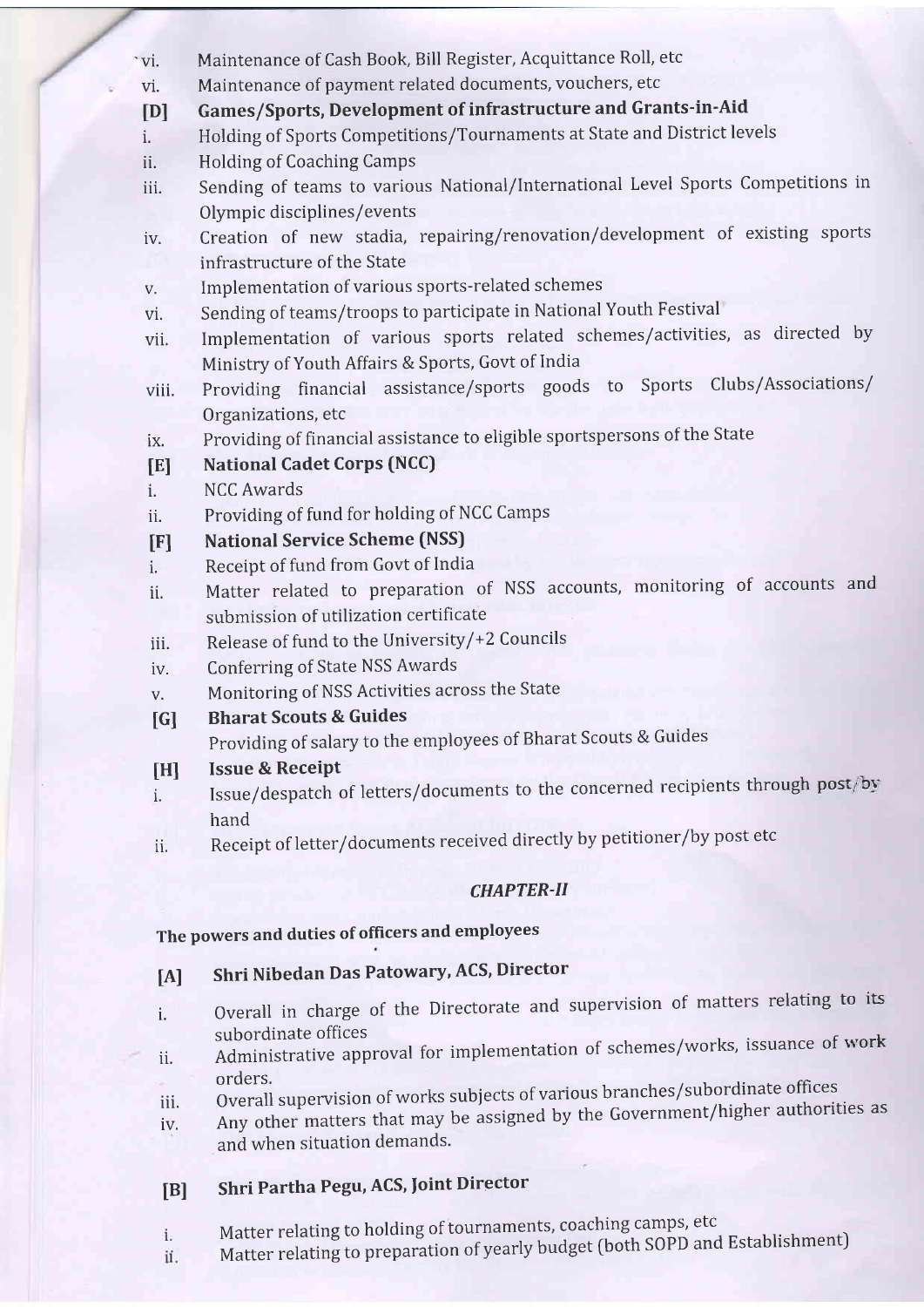- Matter relating to creation of new sports infrastructure/repairing & renovation/ iii. development of existing sports infrastructures, etc
- iv. Any other sports-related schemes/activities
- v. Matter relating to Sports Talent Search Scholarship
- vi. Matter relating to Financial Assistance to Sports Association, Clubs, etc
- vii. Matter relating to providing of Sports Goods to Sports Association, Clubs, etc
- viii. Any other works that may be assigned by the Director from time to time

# [C] Smt Antara Gogoi, ACS, Deputy Director

- Matter relating to establishment matters of headquarters and sub-ordinate offices  $i$ .
- Matter relating to NCC, NSS. ii.
- Matter relating to disposal of High Court Cases iii.
- Matter relating to Pension & Public Grievances iv.
- Matter relating to Bharat Scouts & Guides V.
- Any other works that may be assigned by the Director from time to time iv.

#### tDl Shri Ananta Saikia, AFS, Finance & Accounts Officer

- i. Entire financial matters of this Directorate and its subordinate offices
- ii. Budgetary matters of this Directorate and subordinate offices
- iii. Vetting of each and every payment related matter
- iv. Any other works that may be assigned by the Director from time to time

# IEI Shri Nabaiyoti Basumatary, Assistant Director

- i. Matter relating to holding of tournaments, coaching camp, etc (through Joint<br>Director)
- Matters relating to creation of new sports infrastructure/repairing & renovation/ ii. development of existing sports infrastructures, etc., (through Joint Director)
- Any other sports related schemes/activities (through Joint Director) iv.
- Matter relating to Sports Talent Search Scholarship (through Joint Director)  $\mathbf{V}$  .
- Any other works that may be assigned by the Director from time to time. vi.
- [F] Shri Satyabrata Gogoi, Assistant Director
- Establishment matter (through Deputy Director)
- i. Matter relating to NCC & NSS (through Deputy Director)<br>State Public Information Officer of this Directorate
- ii.
- State Public Information Officer of this Directorate<br>Matter relating to creation of new sports infrastructure/repairing & renovation/<br>Matter relating to creation of new sports infrastructures and loint Director) iii. Matter relating to creation of new sports infrastructure, etc.<br>development of existing sports infrastructures, etc (through Joint Director) iv.
- V.
- Matter relating to Financial Assistance to Sports Association, Clubs, etc., (through<br>Joint Director)<br>(through Joint Director) vl.
- Matter relating to Pension & Public Grievances (through Deputy Director)
- Any other works that may be assigned by the Director from time to time vii.
- viii.

# [G] Shri Nirmal Kumar Deka, Superintendent

- i. General Supervision and assessment of works of the Office<br>in the probability and Discipline of Staff of the United Staff of the United Staff of the United Staff of the U
- ii. Supervision of Punctuality and Discipline of Staff of this Directorate and their official allotted works
- iii. Celebration/Observation of National/State Day
- iv. Any other works assigned by the Director from time to time
-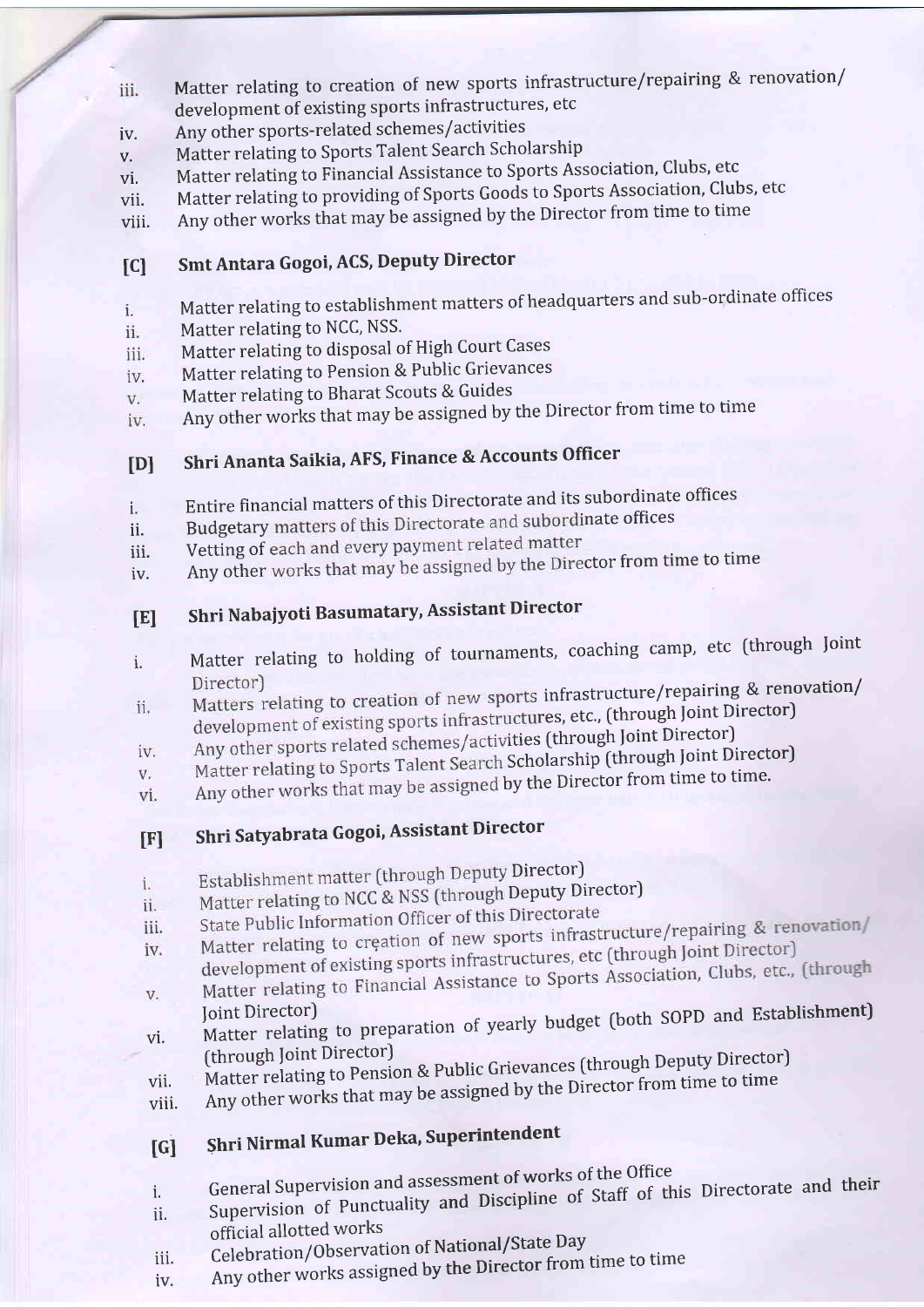#### [H] Shri Bidhan Das, Deputy State Liaison Officer

- Liaison with Govt Departments in various matters of this Directorate i.
- ii. Any other works assigned by the Director from time to time

#### Md Omar Faruk, Internal Auditor  $\mathbf{H}$

- Matters relating to disposal of Audit Objection i.
- Any other works that may be assigned by the Director from time to time ii.

#### CHAPTER-III

### Procedure followed in the decision making process including channels of supervision and accountability

In general, the files are processed at branch level, and the dealing assistants concerned of each branch put up the files through Deputy State Liaison Officer/Assistant Directors/Deputy Director/ Finance & Accounts Officer/foint Director/Director as per requirement of the files. Files requiring decision/approval except routine works and for correspondence with higher authorities must come to the Director for approval.

### CHAPTER.IV

### The norms set by it for the discharge of its functions

Efforts are made to deal with the cases as expeditiously as possible in accordance with the Rules, Regulations and other instructions issued by the Government from time to time.

#### CHAPTER-V

## The Rules, Regulations, Instructions, Manuals and Records, held by it or under its control or used by its employees for discharging its functions

The branches discharge its functions in accordance with Rules, Regulations, Instructions, Manuals, etc issued by the Government from time to time.

There are some office Memoranda/Notifications/ Circulars, which are also followed in disposal of the cases.

### CHAPTER-VI

# <sup>A</sup>Statement of the categories of documents that are held by it or under its control

The documents held by the concerned branches including relevant files as per file index on the subjects dealt with are kept in the branches concerned.

#### CHAPTER-VII

# The particulars of any arrangement that exist for consultation with, or representation by the members of the public in relation to the formulation of its policy or implementation thereof

Arrangements are done as per guidelines of the Government or locally in consultation with competent authorities and stakeholders, as the case may be'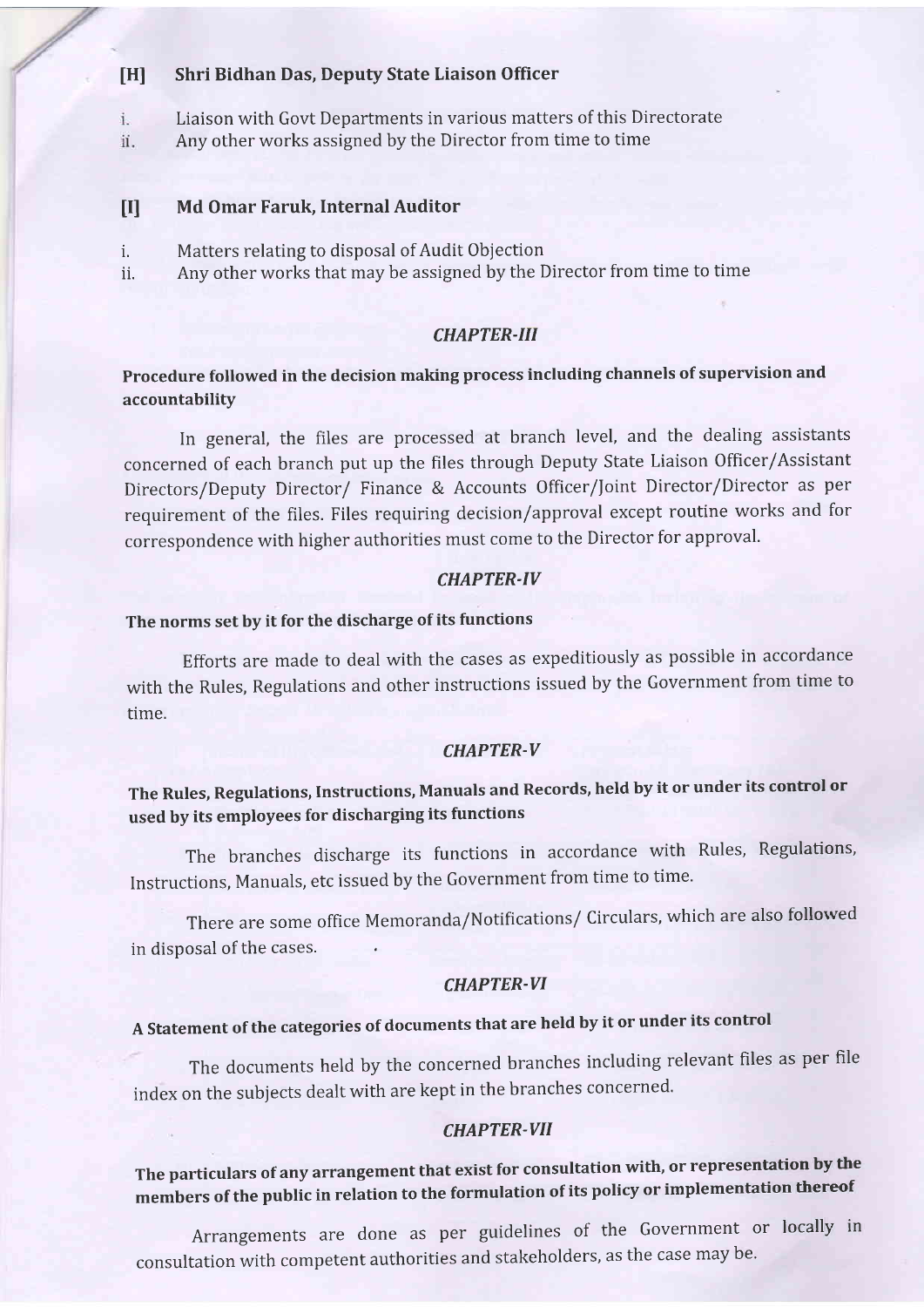### **CHAPTER-VIII**

A statement of the boards, councils, committees and other bodies consisting of two or more persons constituted as its part or for the purpose of its advice, and as to whether meetings of those boards, councils, committees, and other bodies are open to the public or the minutes of such meeting are accessible for public

The following bodies have been constituted as per Government guidelines with required manpower:

- 1,. Sports Authority of Assam
- 2. Board of Sports of Assam
- 3. State Level Advisory Committee (SLAC) for Students & Youth Welfare, Assam.

### CHAPTER-IX

#### A directory of its officers and employees

CHAPTERS-II & X may be referred to.

#### CHAPTER-X

## The monthly remuneration received by each of its employees including the system of compensation as provided in its regulations

The Officers and the employees under the establishment of Directorate of Sports & Youth Welfare, Assam, are being paid monthly salary as per the norms of the State Government of Assam. Details are placed below:

| <b>SI</b><br><b>Nos</b> | Name of the officers and<br>employees | <b>Designations</b>                           | <b>Present Salary</b><br>Pay band & Grade pay (As<br>per ROP Rules, 2017) |
|-------------------------|---------------------------------------|-----------------------------------------------|---------------------------------------------------------------------------|
| $\overline{1}$          | Shri Nibedan Das<br>Patowary, ACS     | Director                                      | PB-30000-110000, GP-17500                                                 |
| $\overline{2}$          | Smt Antara Gogoi, ACS                 | <b>Deputy Director</b>                        | PB-30000-110000, GP-13300                                                 |
| 3                       | Shri Ananta Saikia, AFS               | Finance &<br><b>Accounts Officer</b>          | PB-30000-110000, GP-12700                                                 |
| $\overline{4}$          | Shri Navajyoti Basumatary             | <b>Assistant Director</b>                     | PB-30000-110000, GP-12700                                                 |
| 5                       | Shri Satyabrata Gogoi                 | <b>Assistant Director</b>                     | PB-30000-110000, GP-12700                                                 |
| 6                       | Shri Nirmal Kumar Deka                | Superintendent                                | PB-22000-97000, GP-10300                                                  |
| 7                       | Shri Bidhan Das                       | <b>Deputy State</b><br><b>Liaison Officer</b> | PB-22000-97000, GP-9700                                                   |
| 8                       | Omar Faruk                            | <b>Internal Auditor</b>                       | PB-22000-97000, GP-9100                                                   |
| 9                       | Shri Tarun Saikia                     | Senior<br>Mountaineering<br>Instructor        | PB-14000-60500, GP-8700                                                   |
| 10                      | Smt Sabita Deka                       | <b>Senior Assistant</b>                       | PB-14000-60500, GP-8000                                                   |
| 11                      | Shri Dilip Kr Sarma                   | <b>Senior Assistant</b>                       | PB-14000-60500, GP-8000                                                   |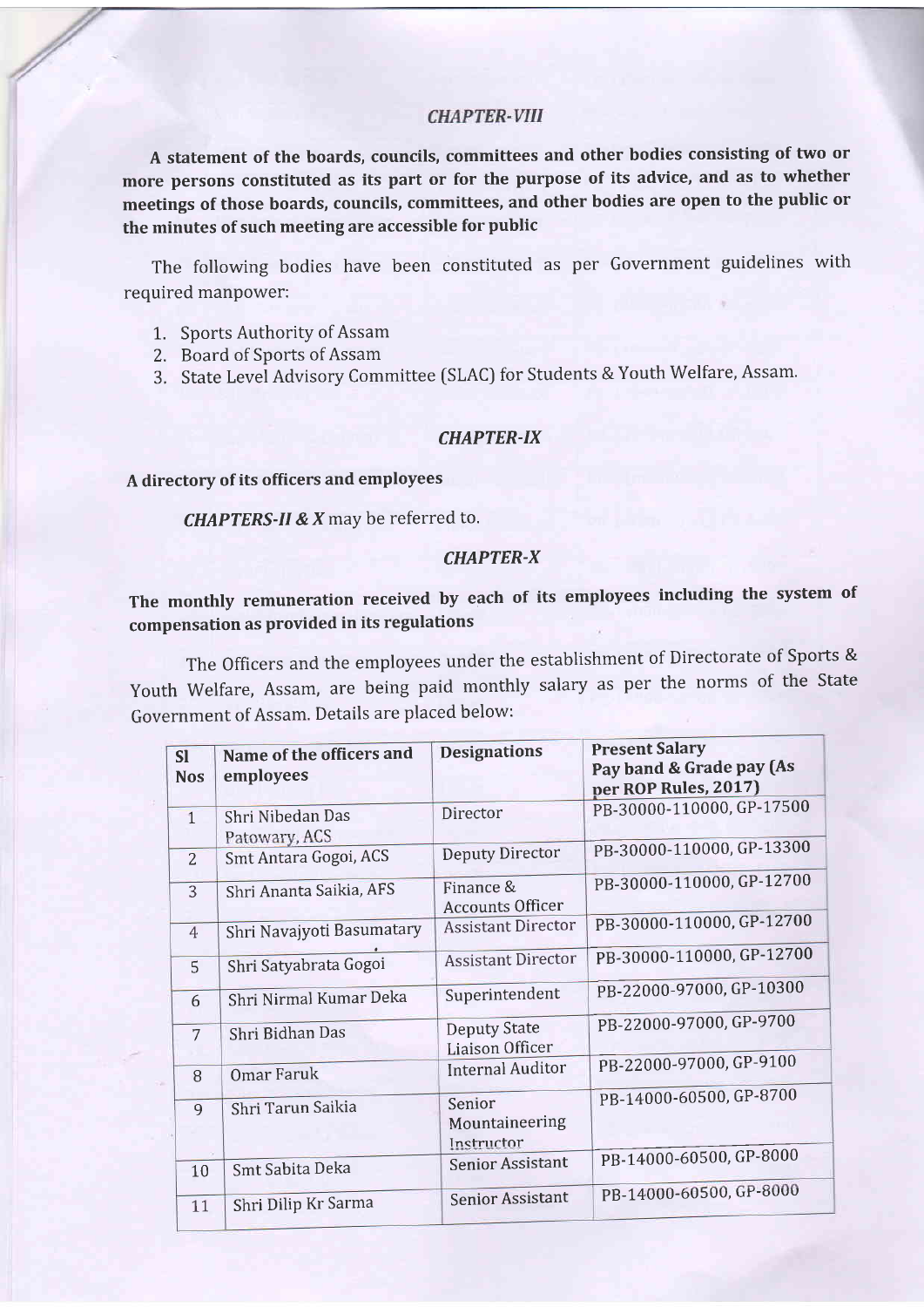| 12 | Shri Jitul Konwar               | Senior Assistant | PB-14000-60500, GP-8000 |
|----|---------------------------------|------------------|-------------------------|
| 13 | Shri Ranjan Das                 | Accountant       | PB-14000-60500, GP-8000 |
| 14 | Mansur Haque                    | Stenographer     | PB-14000-60500, GP-7400 |
| 15 | Shri Navadwip Das               | Junior Assistant | PB-14000-60500, GP-6200 |
| 16 | Shri Arjun Chetri               | Junior Assistant | PB-14000-60500, GP-6200 |
| 17 | Smt Geeta Chetri Pathak         | Junior Assistant | PB-14000-60500, GP-6200 |
| 18 | Shri Chinmoy Borah              | Junior Assistant | PB-14000-60500, GP-6200 |
| 19 | <b>Smt Himashree Pathak</b>     | Junior Assistant | PB-14000-60500, GP-6200 |
| 20 | Shri Anup Kr Das                | Junior Assistant | PB-14000-60500, GP-6200 |
| 21 | Smt Malabika Daimari            | Junior Assistant | PB-14000-60500, GP-6200 |
| 22 | Shri Jibanjyoti Buragohain      | Junior Assistant | PB-14000-60500, GP-6200 |
| 23 | Shri Paudeireituing<br>Mpenme   | Junior Assistant | PB-14000-60500, GP-6200 |
| 24 | <b>Shri Phatik Das</b>          | Driver           | PB-14000-60500, GP-5200 |
| 25 | Shri Babrubahan Hazarika        | Driver           | PB-14000-60500, GP-5200 |
| 26 | Shri Fazal Haque                | Driver           | PB-14000-60500, GP-5200 |
| 27 | Shri Ranjit Das                 | Driver           | PB-14000-60500, GP-5200 |
| 28 | Shri Hemanta Dutta              | Driver           | PB-14000-60500, GP-5200 |
| 29 | Shri Pramod Das                 | Driver           | PB-14000-60500, GP-5200 |
| 30 | Shri Jitendra Mazumdar          | Driver           | PB-14000-60500, GP-5200 |
| 31 | Shri Prabhat Barman             | Drufty           | PB-12000-52000, GP-4400 |
| 32 | Shri Paresh Ch Kalita           | Peon             | PB-12000-52000, GP-3900 |
| 33 | Chowkat Ali                     | Peon             | PB-12000-52000, GP-3900 |
| 34 | Shri Dipak Rabha                | Peon             | PB-12000-52000, GP-3900 |
| 35 | Smti Sushila Deka<br>Rajbongshi | Peon             | PB-12000-52000, GP-3900 |
| 36 | Shri Jayswar Sarma              | Chowkidar        | PB-12000-52000, GP-3900 |
| 37 | Shri Sanjay Kr Haloi            | Peon             | PB-12000-52000, GP-3900 |
| 38 | Shri Anup Talukdar              | Peon             | PB-12000-52000, GP-3900 |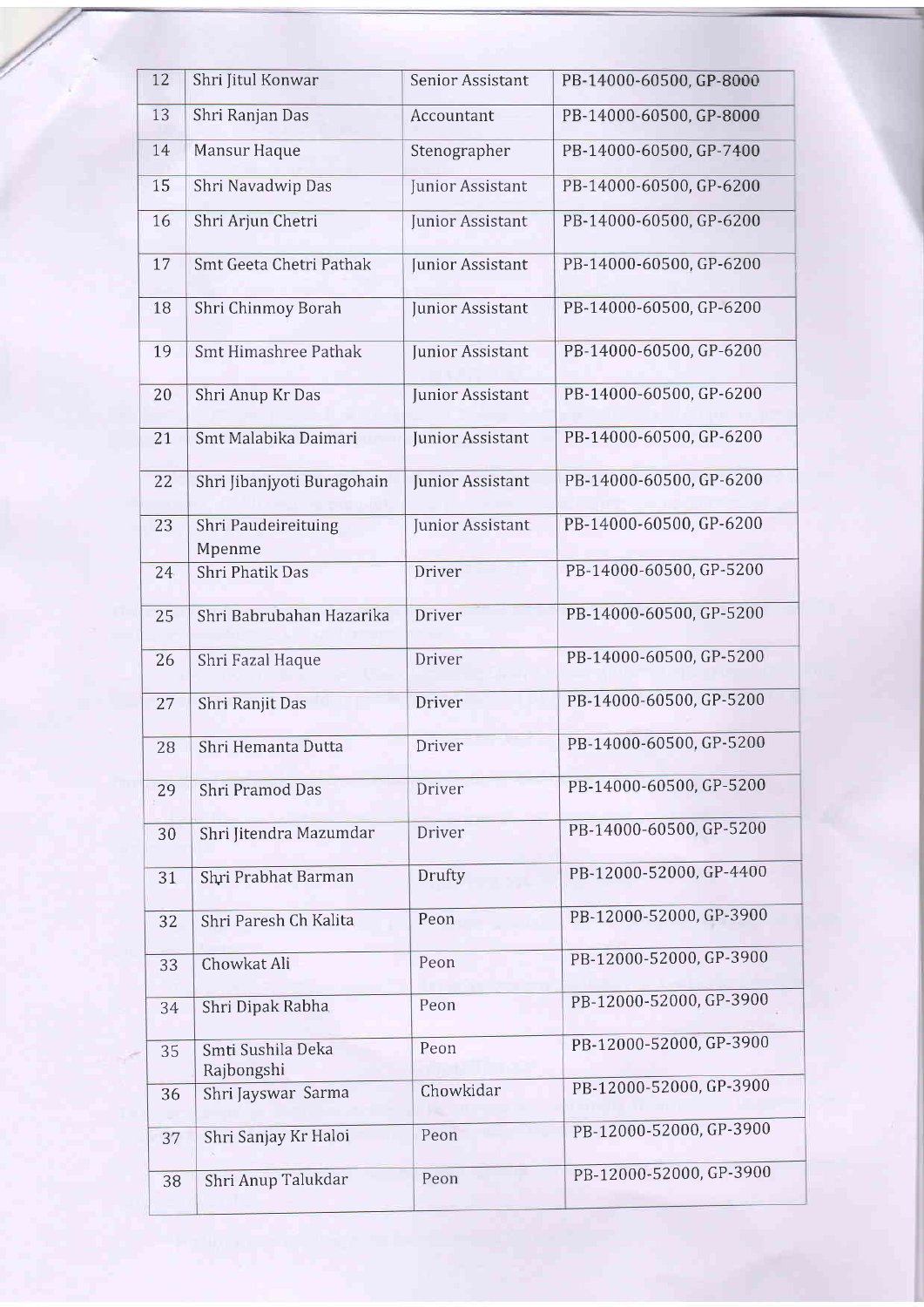| 39 | Smt Rajlaxmi Sinha      | Peon      | PB-12000-52000, GP-3900 |
|----|-------------------------|-----------|-------------------------|
| 40 | Shri Pradeep Kr Balmiki | Peon      | PB-12000-52000, GP-3900 |
| 41 | Shri Saurav Kr Sarmah   | Peon      | PB-12000-52000, GP-3900 |
| 42 | Shri Sanju Chetri       | Chowkidar | PB-12000-52000, GP-3900 |
| 43 | Shri Prasanta Brahma    | Peon      | PB-12000-52000, GP-3900 |
| 44 | Shri Sailen Sarmah      | Laskar    | PB-12000-52000, GP-3900 |

### CHAPTER-XI

### The budget allocated to each of its agencies, indicating the particulars of all plans, proposed expenditures and report on disbursements made

Budget under different Heads of Accounts for each financial year is submitted to the Government, and based on the budgetary provision, the schemes are implemented, subject to approval of the Government.

### CHAPTER.XII

### The manner of execution of subsidy programmes including the amounts allocated and the details of beneficiaries of such programmes

Different Sports competitions, Coaching Camps under different age groups including other programmes are held as per guidelines issued by the Government from time to time.

### CHAPTER-XIil

### Particulars of recipients of concessions, permits or authorizations

Permits or authorizations are granted by branches concerned in case of programmes.

### CHAPTER-XIV

Details in respect of the information available to or held by it reduced in an electronic form

The website of Directorate, i.e. dsyw.assam.gov.in(,) may be visited to this effect.

### CHAPTER-XV

The particulars of facilities available to citizens for obtaining information including the working hours of a library or reading room, is mentioned for public use

Citizens can obtain information during office hours from the concerned officers/branches.

No library or reading room is maintained for use by public'